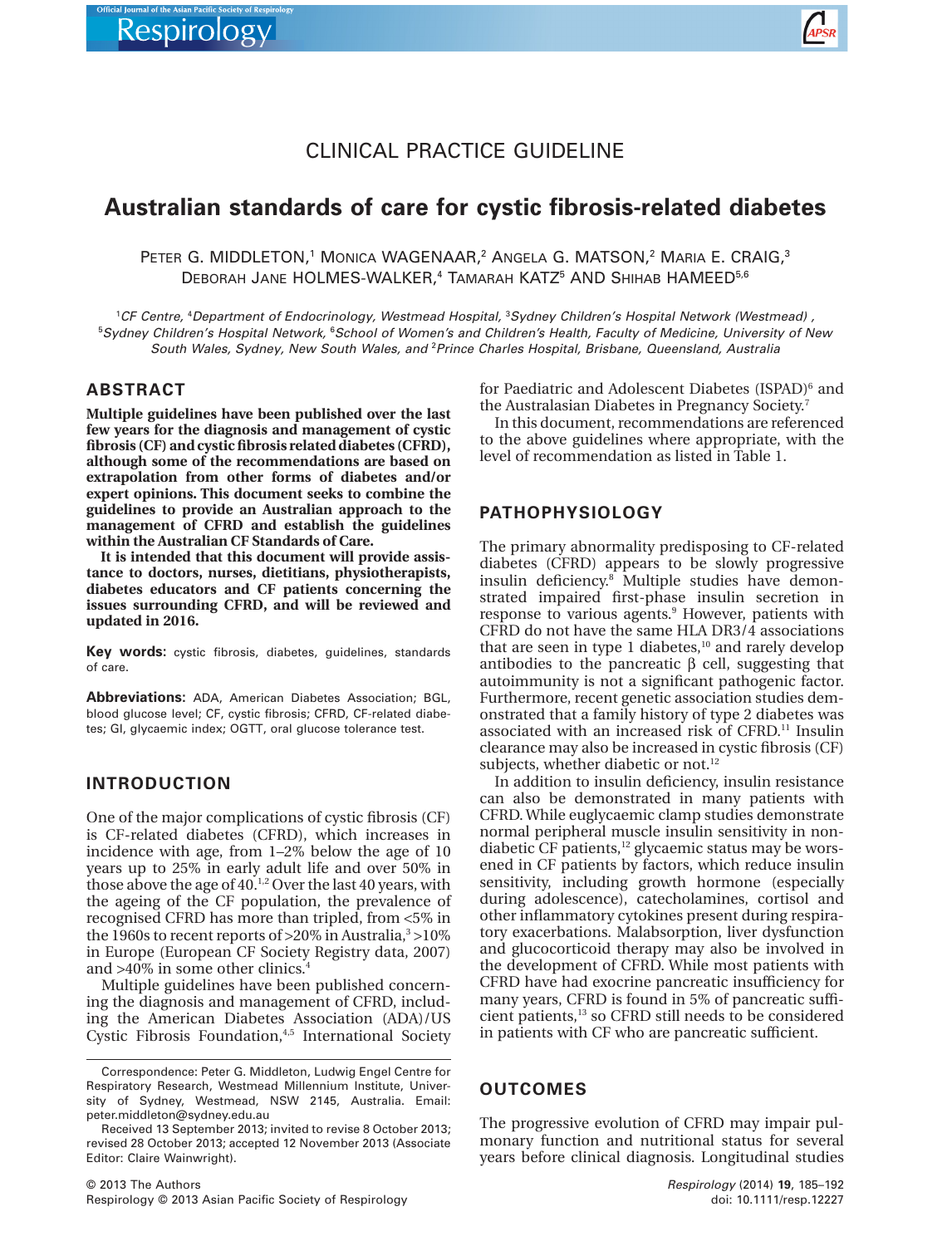#### Table 1 ADA classification system for level of evidence<sup>5</sup>

Description

- A Clear evidence from well-conducted, generalizable, randomized, controlled trials that are adequately powered, including
	- Evidence from a well-conducted multicenter trial
	- Evidence from a meta-analysis that incorporated quality ratings in the analysis
	- Compelling non-experimental evidence, that is 'all-or-none' rule developed by the Centre for Evidence-Based Medicine at Oxford
	- Supportive evidence from well-conducted, randomized, controlled trials that are adequately powered, including
	- Evidence from a well-conducted trial at more than one institution
	- Evidence from a meta-analysis that incorporated quality ratings in the analysis
- B Supportive evidence from well-conducted cohort studies, including
	- Evidence from a well-conducted prospective cohort study or registry
	- Evidence from a well-conducted meta-analysis of cohort studies

Supportive evidence from a well-conducted case-control study

- C Supportive evidence from poorly controlled or uncontrolled studies, including
	- Evidence from randomized clinical trials with one or more major or three or more minor methodological flaws that could invalidate the results
	- Evidence from observational studies with high potential for bias (such as case series with comparison with historical controls)
	- Conflicting evidence with the weight of evidence supporting the recommendation
- E Expert consensus or clinical experience

*Reproduced with permission.*

have shown that loss of lung function is more rapid in those with CFRD compared with CF patients who have impaired glucose tolerance or normoglycaemia.<sup>14</sup> Higher blood glucose levels (BGL) may directly affect airway surface liquid glucose, which then promotes the growth of respiratory pathogens such as *Staphylococcus* and *Pseudomonas*. 15

At a clinical level, uncontrolled CFRD is known to worsen pulmonary function, increase the frequency and severity of chest infections, and result in nutritional decline.<sup>13</sup> Many studies have demonstrated increased morbidity and mortality in CF patients with  $CFRD$ ,<sup>16</sup> especially in females,<sup>17</sup> although more recently, this gender difference has resolved.18 Poorer outcomes have also been demonstrated after lung transplant in the presence of CFRD.19

### **SCREENING**

As CFRD is often clinically silent until fasting hyperglycaemia develops, routine screening should be performed using the oral glucose tolerance test (OGTT). • Standard 75 g (1.75 g/kg) 2 h OGTT appears to be the most specific and sensitive tool presently available for screening for CFRD (American Diabetes Association (ADA)- $E^5$ ). At least 150 g of carbohydrate should be ingested daily for 3 days before testing, but this is rarely an issue in the high calorie diet of most CF patients. At present, the current diagnostic criteria are based on 0- and 120-min values only, but the use of intermediate time points (e.g. 30, 60, 90 min) increases the recognition of the peak glucose value.<sup>20</sup> • As glucose tolerance can be affected by intercurrent illness or corticosteroids, OGTT should be performed,

if possible, while the patient is clinically stable, and not taking systemic corticosteroids. However, in patients with recurrent chest infections, it may be difficult to have sufficient time after an 'exacerbation' to perform the OGTT. In those patients requiring longterm corticosteroids, it would be advisable to check an OGTT during a period of stability at the lowest reasonable maintenance dose of oral corticosteroid.

• Elevated fasting BGL  $(≥ 7.0 \text{ mmol/L})$  may be used to diagnose CFRD, but this is often a late event in the evolution of CFRD and indicates the need for insulin therapy including a basal insulin.

• Following an abnormal OGTT (elevated 2 h values), home blood glucose monitoring should be performed for 2 weeks, including both fasting and 2-h postprandial responses to higher carbohydrate meals. For lesser degrees of glucose intolerance (e.g. elevated 1 h recording with normal 2 h recording) there is currently neither evidence for, nor against performing home blood glucose monitoring.

• During a pulmonary exacerbation requiring hospitalization or following commencement of systemic corticosteroids, patients with CF should be screened for CFRD by monitoring fasting and 2-h post-prandial BGL using a home blood glucose monitor (ADA-E<sup>5</sup>).

• With commencement of enteral feeds, BGL monitoring is recommended mid-feed and immediately after the feed, during initiation while in hospital and repeated every month while feeds continue (ADA-E<sup>5</sup>). Elevated self-measured BGL should be confirmed in an accredited laboratory. If blood glucose is elevated then the patient should be instructed in home blood glucose monitoring. Continuous glucose monitoring for 72 h appears to offer greater sensitivity than an OGTT,<sup>21</sup> but criteria for diagnosis of CFRD using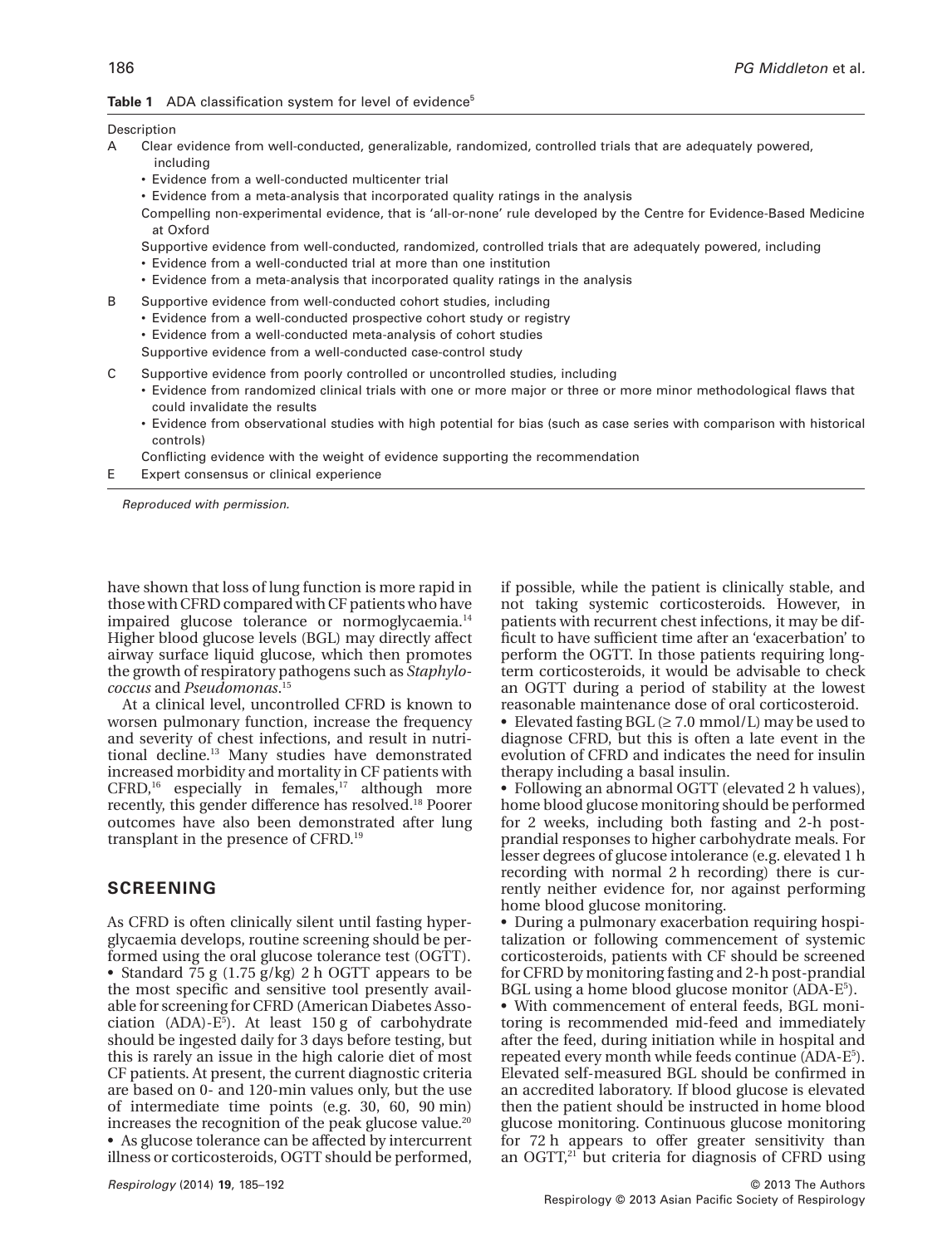continuous glucose monitoring have not been established. Standard OGTT criteria should continue to be used to diagnose CFRD.

• Random BGL may miss post-prandial elevations, so they should not be used to exclude CFRD.

 $\bullet$  HbA<sub>1c</sub> is insensitive for CFRD so is not recommended for screening (ADA-B<sup>5</sup>) but does offer some use in the management of CFRD (see below).

## **INDICATIONS FOR OGTT TESTING**<sup>5</sup>

• OGTT should be performed annually from 10 years of age in all patients who do not have CFRD, or earlier/more frequently if indicated by abnormal test results or unsatisfactory clinical progress (ADA-B<sup>5</sup>). The annual screen may be considered prior to commencing enteral tube feeding.

• Women with CF who are planning a pregnancy or are confirmed pregnant should be screened for preexisting CFRD using an OGTT if they have not already had a normal OGTT within the last 6 months  $(ADA-E<sup>5</sup>)$ .

• Testing for gestational diabetes should be performed using an OGTT at both 12–16 and 24–28 weeks gestation with measures at 0, 1 and 2 h  $(ADA-E<sup>5,7</sup>)$ using the specific Gestational Diabetes criteria listed below.

• In those with gestational diabetes, repeat OGTT is recommended when clinically stable, approximately 6–12 weeks after the end of the pregnancy (ADA-E5,7), although this may need to be deferred on clinical grounds, for example if unwell.

• The annual OGTT may be performed earlier if a patient with CF develops recurrent chest infections or poor nutritional status. However, as glycaemic control worsens during a pulmonary exacerbation,<sup>5</sup> an OGTT should still be performed on resolution of the exacerbation. Clinical expertise is required to determine optimal timing of an OGTT.

• If a patient with CF develops symptoms of hyperglycaemia (polyuria, polydipsia, weight loss), a blood glucose should be performed. If >11.0 mmol/L, then a diagnosis of CFRD is established without need for an OGTT.

## **CRITERIA FOR DIAGNOSIS OF CFRD**

Test results are separated into three groups according to the consensus guideline criteria.5

**1 CFRD**—a 2-h BGL > 11.0 mmol/L. Previously, this was further separated into those with and without fasting hyperglycaemia (CFRD+FH, CFRD-FH respectively). However, as recent data suggest that both CFRD+FH and CFRD-FH benefit from insulin therapy, this distinction is not necessarily helpful.5 CFRD+FH may indicate longer periods of glucose elevation than CFRD-FH diagnosed on OGTT screening, which may then indicate a greater risk of microvascular complications.

**2 Impaired glucose tolerance**—a 2-h BGL of 7.8– 11.0 mmol/L.

**3 Normal glucose tolerance**—a fasting BGL ≤ 5.5 mmol/L and 2 h BGL of ≤7.0 mmol/L.

- The majority of patients are diagnosed using the OGTT with BGL before (fasting) and 2 h following a standard oral glucose dose of 1.75 g/kg body weight, maximum 75 g.
- Annual screening OGTT should be performed during a period of stability, generally is the first indicator of CFRD, before clinical symptoms and lung function worsen.

• Elevated BGL may be seen earlier than 2  $h^{22}$  suggesting loss of early phase insulin secretion, a precursor to established diabetes. This is sometimes termed 'indeterminate' glucose tolerance, although the clinical significance of these abnormalities is at present uncertain.

• Both impaired glucose tolerance and CFRD, as diagnosed by OGTT, can be transient findings many with CFRD at initial testing may have impaired glucose tolerance or even a normal OGTT in subsequent tests, even without pharmacological treatment.<sup>23</sup>

## **CRITERIA FOR DIAGNOSIS OF GESTATIONAL DIABETES**5,24

Specific criteria for diagnosis of gestational diabetes should be used.

Currently, the reference values for a positive OGTT in pregnancy are either of the following:

- Fasting glucose ≥5.5 mmol/L, or
- 2-h glucose ≥8.0 mmol/L.

However, it is likely that these criteria, still based on the 75 g OGTT, may be adjusted in the future, with cutoff values for a positive test of: fasting  $\ge$ 5.1 mmol/L, 1 h ≥10.0 mmol/L, 2 h ≥8.5 mmol/L. The impact of these potential new criteria for diagnosis of gestational diabetes in patients with CF has not been studied.

## **MANAGEMENT**

• Patients with CFRD should be seen regularly by a specialized multidisciplinary team with expertise in both diabetes and CF, including ongoing diabetes self-management education from diabetes education programmes that meet national standards (ADA-E,<sup>5</sup>) ISPAD guidelines<sup>6</sup>). The team should include an endocrinologist, diabetes educator and dietitian with experience in CF and CFRD.

• Knowledge specific to CFRD is paramount to the education of CF patients who have high energy requirements due to respiratory disease, recurrent infections and the need for exercise regimens.

• Associated factors such as delayed gastric emptying and need for pancreatic enzyme supplements further complicates oral intake and the time course of any glucose elevations.

• Exercise and physiotherapy routines may also need adjustment given their impact on blood glucose absorption and metabolism.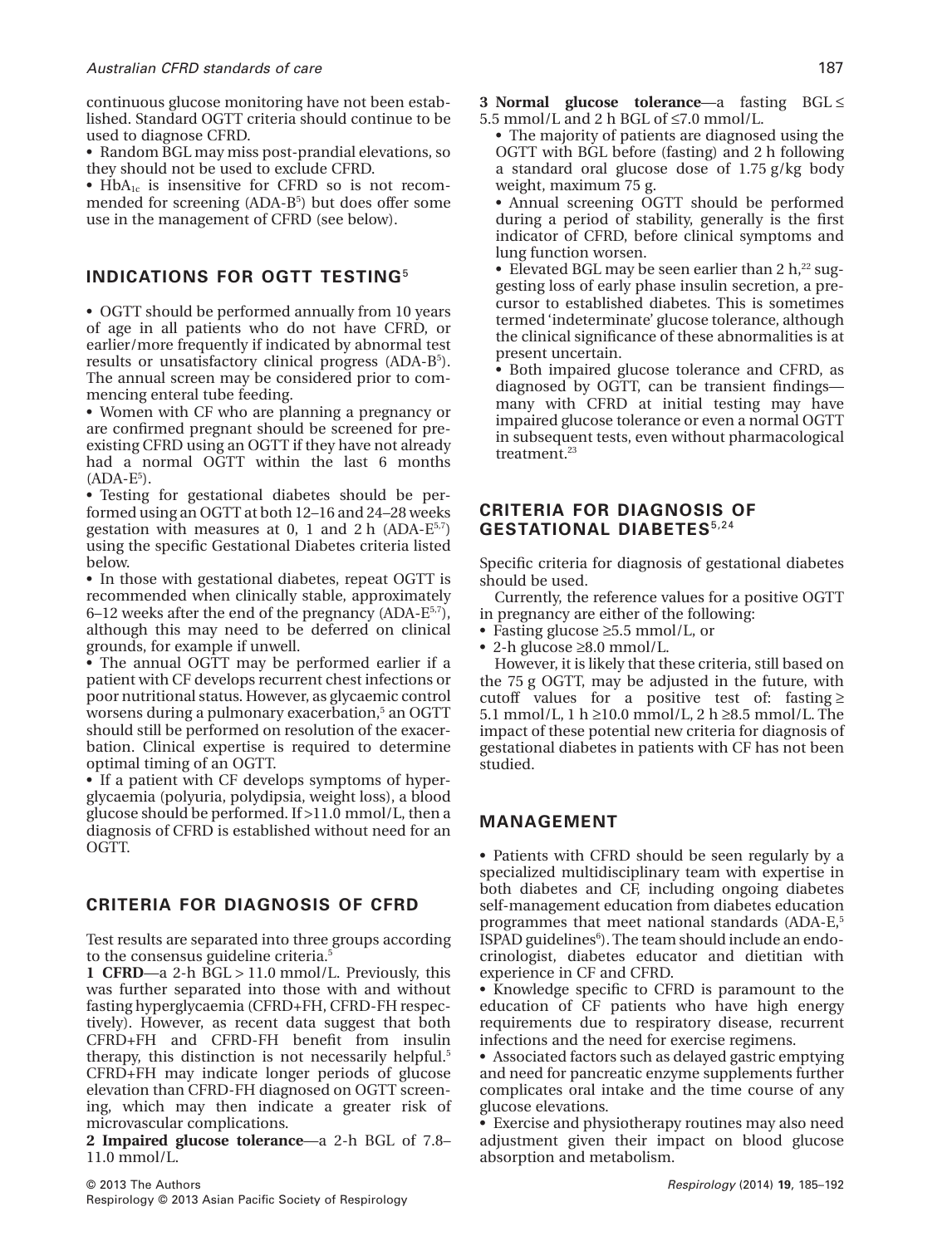• Patients with CFRD and clinical symptoms or fasting hyperglycaemia should be treated with insulin therapy (ADA-A,<sup>5</sup> ISPAD guidelines<sup>6</sup>). Commencement of insulin is associated with improved lung function, weight gain and reduced frequency of pulmonary exacerbations.<sup>5</sup> Those with asymptomatic elevation of OGTT values who have clinically stable nutrition and lung function may attempt to reduce BGL excursions with exercise and dietary measures (e.g. spreading carbohydrates through the day see Nutrional Treatment below). However, in the non-obese CFRD patient, calorie restriction is not

recommended. • Oral agents are not as effective as insulin in improving nutritional and metabolic outcomes in CFRD and are not recommended outside the context of clinical  $research$  trials  $(ADA-A<sup>5</sup>)$ .

• During initiation of insulin, BGL monitoring both pre- and post-prandially as well as at bedtime and overnight may help determine dosage requirements. • Special care should be given to BGL before and after

exercise and physiotherapy sessions.

• Patients with CFRD who are on insulin should perform self-monitored blood glucose testing at least three times a day  $(ADA-E<sup>5</sup>)$ .

• More frequent glucose monitoring is recommended in pregnancy, especially in those with pre-gestational CFRD. Consideration should be given to involvement of a multidisciplinary specialist diabetes—pregnancy service if available.

• Continuous glucose monitoring is under investigation as a potential new measure of prandial glucose control,21 especially in the more difficult cases of CFRD.

• Once a patient has established CFRD, follow up should be tailored to the severity of the glycaemic abnormalities and the difficulty of treatment.

• Patients should be seen every 2–3 months over the first year, with frequent contact between clinic appointments to discuss glycaemic control.

• Where possible, participation of an endocrinologist in the CF clinic facilitates a coordinated approach from the two teams.

## **BGL GOALS**

• Patients with CFRD should strive to attain plasma glucose goals as per the ADA recommendations for all people with diabetes. However, glycaemic goals may need to be modified for some CF patients, taking into consideration respiratory, nutritional and psychosocial factors (ADA-E<sup>5</sup>).

• Generally BGL goals are

○ 4–7 mmol/L before meals

○ <10 mmol/L 2 h after meals.

• During pregnancy targets are more rigid, aiming for tighter control<sup>7</sup>

 $\sim$  4.0–5.5 mmol/L fasting and before meals

○ <8.0 mmol/L at 1 h after meals

○ <7 mmol/L at 2 h after meals.

• Measurement of blood glucose before, during and after enteral feeds should be used to determine insulin requirements for the feed.

**Table 2** Outline of different scales for HbA<sub>1c</sub> values

| $HbA_{1c}$ % (old units) | mmol HbA <sub>1</sub> c / mol<br>haemoglobin (new units) |
|--------------------------|----------------------------------------------------------|
| 5.0                      | 31                                                       |
| 5.5                      | 37                                                       |
| 6.0                      | 42                                                       |
| 6.5                      | 48                                                       |
| 7.0                      | 53                                                       |
| 8.0                      | 64                                                       |
| 9.0                      | 75                                                       |
| 10.0                     | 86                                                       |
| 11.0                     | 97                                                       |
| 12.0                     | 108                                                      |
|                          |                                                          |

• Consideration should be given to using an insulin or combination of insulins with similar profile to that of the meal or the feed, which may involve a rapid or short acting insulin and/or intermediate acting insulin.

• Rapid acting insulin has an onset of action 1–20 min post-injection, peak effect at 1 h and duration of 3–5 h—recommended to inject immediately before eating. Short-acting insulin lowers BGL within half an hour, has peak effect at 2–4 h, and duration 6–8 h—recommended injection half an hour before eating.

### **HbA1c—GOALS**

• As  $HbA_{1c}$  is insensitive for the presence of CFRD, it is not recommended for screening (ADA-B<sup>5</sup>).

•  $HbA_{1c}$  measurement is recommended quarterly for patients with established CFRD (ADA-E<sup>5</sup>).

• As  $HbA_{1c}$  is often spuriously low in CF patients, the treatment goal for  $HbA_{1c}$  in CFRD will often be <7% (53 mmol/mol). Higher or lower goals may be indicated for some patients.

• HbA<sub>1c</sub> values may not accurately reflect average home blood glucose monitoring in CF patients.<sup>25</sup>

As the units for  $HbA_{1c}$  have changed recently from  $%$  to mmol HbA<sub>1</sub>c/mol haemoglobin, Table 2 outlines the old and new scales.

### **INSULIN TREATMENT OF CFRD**

• Insulin is the only recommended treatment for  $CFRD$  (ADA- $A<sup>5</sup>$ ). In addition to its role in controlling glycaemia, insulin is a potent anabolic hormone.

• There is little evidence for superiority of any specific insulin regimen, thus clinical judgement should be used to choose the most suited regimen for each individual patient.

Insulin must be given by subcutaneous injection, generally in the abdomen. Pen devices are available with increments in half units (non-disposable) or one unit (disposable and non-disposable types). CFRD patients are often quite insulin sensitive when well, so devices with half unit increments can sometimes be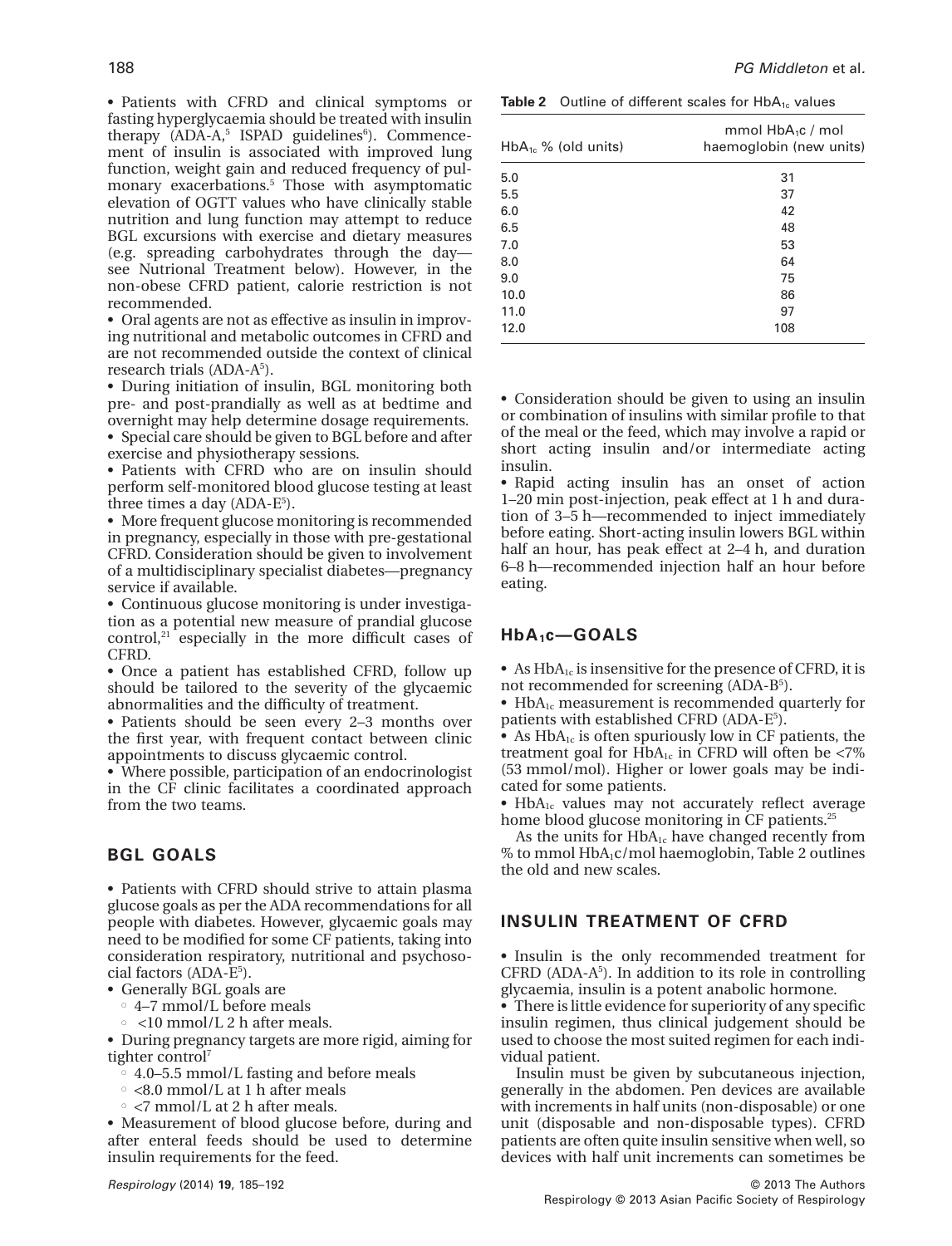#### *Australian CFRD standards of care* 189

helpful. Patients need to be reminded to rotate their injection sites to avoid scarring or lipohypertrophy.

• CF patients with minimal subcutaneous fat should use shorter needles (4/6 mm instead of 8/12 mm) to help avoid inadvertent intramuscular injection.

• The doses required for good glycaemic control (maintaining BGL in the 4–8 mmol/L range) depend on individual insulin sensitivity, so stabilization can take many weeks.

With chest infections, diabetic control may worsen considerably, so insulin doses may need to be titrated upward, especially if systemic corticosteroids are required. These doses should be titrated down as the chest infection improves.

#### **HYPOGLYCAEMIA**

Hypoglycaemia is a side effect of insulin treatment that occurs with varying frequency in CFRD but can be an issue, especially in relation to exercise and driving. Post-prandial hypoglycaemia is also observed in patients with liver disease.

• Prior to commencing insulin, the CF patient should be educated about hypoglycaemia detection, prevention and treatment. Hypoglycaemia is generally preceded by warning symptoms that allow the patient/ carer to intervene early and prevent a severe episode, but warning symptoms can wane over time especially in patients with concurrent liver disease.

• The patient and their carers may benefit from instruction on the use of glucagon for the emergency treatment of severe hypoglycaemia particularly if they reside a long distance from medical centres, require large doses of insulin or have frequent hypoglycaemia.

• Patients with CFRD should be advised to wear a medical alert for diabetes.

A severe hypoglycaemic episode is defined as an episode where the patient required assistance from another person or there was loss of consciousness or a seizure.

• Following a severe hypoglycaemic episode, the cause/precipitant should be considered, and if no clear cause is identified, then review by the endocrinologist is recommended and consideration should be given to reducing insulin dosages for 3–4 days.

• At each CFRD review, careful questioning about the presence and frequency of hypoglycaemic episodes ('hypos') should be undertaken. One to two mild episodes per week is generally acceptable for those with very good control (defined above), but this needs to be determined on an individual basis.

• Modified control goals should be considered for those with

○ Loss of warning symptoms for hypoglycaemic episodes

○ Living alone

○ Physical/cognitive impairment

Less severe hypoglycaemia (i.e. not requiring assistance from another individual) may occur in CF patients with or without CFRD. It can occur in the fasting state (which may reflect malnutrition, liver disease and/or increased energy needs due to inflammation and infection). Post-prandial reactive hypoglycaemia is common and likely relates to delayed and disordered insulin secretion.<sup>5</sup>

#### **NUTRITIONAL TREATMENT**

There are currently no randomized controlled trials of dietary intervention in CFRD, so recommendations for nutritional management of CFRD are based on cohort studies and current clinical practice reported in clinical consensus guidelines.

These consensus guidelines tend to reflect national practice that varies from country to country.<sup>1</sup> Any conflicts between dietary therapy of CF (e.g. high calorie) and diabetes mellitus should generally be resolved in favour of the high calorie, carbohydraterich diet. The two however are not mutually exclusive, and it is possible to maintain calories with carbohydrate intake by increasing intake of low glycaemic index (GI) carbohydrate and reducing high GI foods (e.g. soft drinks). If glycaemic control is suboptimal despite appropriate insulin dose adjustment, distributing carbohydrate evenly throughout the day may help optimize blood glucose control without any compromise to total caloric intake. In a mixed meal, high GI foods paired with lower GI foods give a 'medium' GI response.

• It is advisable to teach patients the composition and portion size of different carbohydrates. Carbohydrates should be included in most snacks and all meals to avoid severe hypoglycaemia in those patients requiring insulin.

• Consumption of refined sugars needs to be individualized and depends on the individual's energy requirements, dietary preferences, knowledge of insulin to carbohydrate ratio and adjustment for other factors such as exercise.

• Where it is necessary to include sweet foods and beverages in order to meet energy requirements, it is advisable to consume these as part of a meal or substantial snack to minimize any rapid rise in blood glucose. The inclusion of these high GI foods (e.g. lollies and soft drinks) needs to be individualized.

• The use of an individually determined insulin to carbohydrate ratio together with carbohydrate counting or estimations to guide insulin therapy can help to optimize glycaemic control, even when the diet includes refined sugars (ADA-E<sup>5</sup>).

Different dietary recommendations may be necessary for those patients using only short-acting insulin compared with those using long-acting insulins or other combinations. The emphasis on low GI foods with a low energy density and greater bulk needs to be balanced with the need for overall caloric intake.

### **SPECIFIC ISSUES RELATED TO CFRD**

#### **Exercise and Physiotherapy**

Prolonged, moderate intensity exercise tends to lower BGL, and this effect can continue for several hours after the exercise is completed. Usual measures to help prevent exercise-induced hypoglycaemia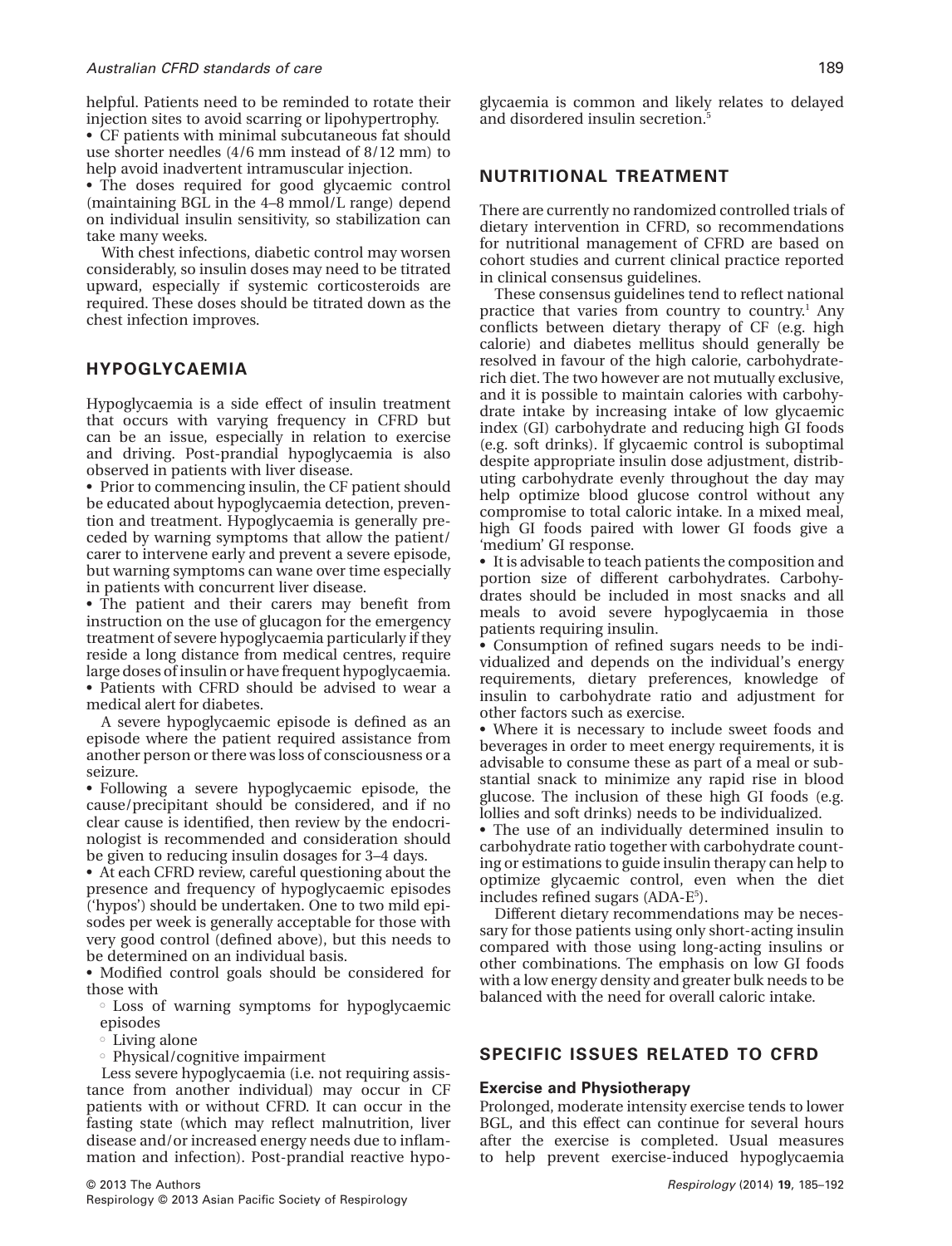include taking extra carbohydrate before or during exercise, and should be guided by BGL measured at appropriate times. High intensity exercise (e.g. sprints) can increase adrenaline and cortisol sufficiently to increase BGL during/after exercise, but may be complicated by delayed hypoglycaemia, so care is required.

• Patients with CFRD should be advised to do moderate aerobic exercise for at least 150 min per week  $(ADA-E<sup>5</sup>)$ .

• Physiotherapy (without concomitant exercise) has not been assessed for its overall effect on blood glucose control.

### **Pulmonary Exacerbations**

During pulmonary exacerbations hyperglycaemia may occur because of the increased counterregulatory hormones. However, reduced oral intake during illness may result in reduced BGL. A reduction in exercise when feeling unwell at the start of an exacerbation may also influence glycaemic control. For these reasons, BGL monitoring should be increased during exacerbations.

• It is recommended that during hospital admission for pulmonary exacerbations, BGL are measured fasting and 2 h post-prandially for the first 48 h  $(ADA-E<sup>5</sup>)$ .

### **Corticosteroid Effects**

Corticosteroid (or glucocorticoid) treatment is generally given in the morning and will typically cause a rise in BGL during the afternoon and evening. Insulin regimens that will assist in managing this effect include intermediate insulin given at the same time as the corticosteroid, or a short-acting insulin given at lunchtime and/or dinner. Individualization is necessary for optimal patient management. The glycaemic effect of corticosteroids will vary between individual patients.

• Following commencement of systemic corticosteroids, patients with CF should be screened for CFRD by monitoring fasting and 2 h post-prandial BGL  $(ADA-E<sup>5</sup>)$ .

### **Transplantation**

Almost all CF patients undergoing transplantation will require insulin postoperatively as the immunosuppressive regimen often contains glucocorticoids. Overall, the treatment goals and interventions are similar to patients who have not undergone transplantation.

• CF patients not known to have diabetes who are being reviewed for transplantation should be screened preoperatively by OGTT if they have not had CFRD screening in the last 6 months.

• Plasma glucose levels should be monitored closely in the perioperative critical care period and until hospital discharge. Screening guidelines for patients who do not meet diagnostic criteria for CFRD at the time of hospital discharge are the same as for other CF patients (ADA-E<sup>5</sup>).

#### **Driving**

• CFRD patients taking insulin should be educated about the need to test BGL before driving, aiming to ensure that their BGL is >5 mmol/L before the start of their drive.

• Fast-acting carbohydrates should be carried at all times to treat any hypoglycaemia.

In Australia, insulin-treated diabetes patients (whether CFRD or not) must seek medical review with their endocrinologist every 1–2 years, especially for education concerning driving and review of driving licence status. Patients need to be informed of their requirement to notify the driving licence issuing board in their state about their diagnosis of diabetes treated with insulin.

### **Travel**

Advice for patients with CFRD wishing to travel overseas should include information concerning safe handling of insulin on airplanes, carriage and storage of insulin and adjustment of insulin doses when crossing time zones. Appropriate travel letters should cover the insulin type/device/dosage as well as the need to carry blood glucose testing kits.

### **Pregnancy**

Many CF patients will require insulin during the pregnancy to maintain the tight BGL goals listed above.

• Women with pre-existing CFRD should have prepregnancy counselling and planning to aim for optimal glycaemic control before and throughout pregnancy to minimize adverse pregnancy outcomes. • Women with normal glucose tolerance prepregnancy should still be advised that they may develop glucose intolerance later in the pregnancy, and that repeat OGTT should be performed at both 12–16 and 24–28 weeks gestation with measures at 0, 1 and 2 h (ADA-E<sup>5,7</sup>) using the specific gestational diabetes criteria listed above.

• Plasma glucose levels should be monitored closely in the peri-partum period and until hospital discharge.

• Patients should be reminded to repeat the OGTT 6–12 weeks after the end of the pregnancy  $(ADA-E<sup>5,7</sup>)$ , provided they have returned to previous baseline level of health.

## **Psychological Effects**

The onset and diagnosis of diabetes in patients with CF represents the development of a second chronic disease with its own burden of monitoring and treatment. This often has significant physical and psychological implications for the patient and their family/ carer.

• Appropriate psychosocial support should be available to assist with the psychological aspects of the diagnosis of CFRD and the requirement for treatment.

## **COMPLICATIONS OF CFRD**

Microvascular complications are now being recognized in patients with CFRD. The prevalence increases with time, reaching more than 10% in those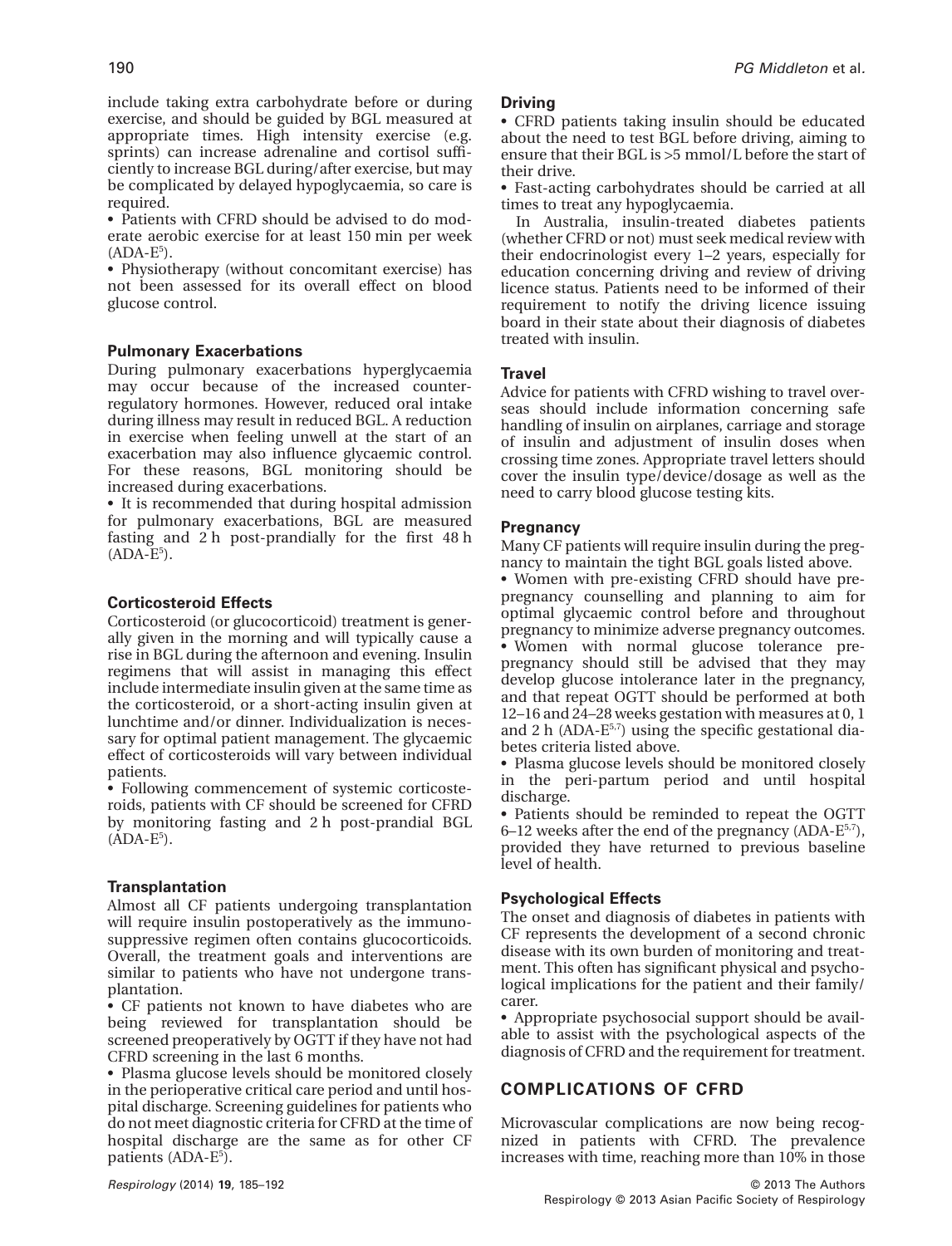#### *Australian CFRD standards of care* 191

with CFRD and fasting hyperglycaemia for more than 10 years.26 Although some authors have found the incidence to be less than that of the non-CF diabetic population,<sup>5</sup> others have found it to be similar.<sup>27</sup> Gastroparesis is common in CF patients and may further complicate diabetic control.

• Annual screening for microvascular complications is recommended, commencing 5 years after the diagnosis of CFRD or when fasting hyperglycaemia is first diagnosed  $(ADA-E<sup>5</sup>)$ .

• Screening for nephropathy usually involves a spot or random urine albumin to creatinine ratio; a positive result should be confirmed by three morning urine albumin to creatinine ratio measurements or a timed (overnight) urine (for measurement of albumin excretion rate) during a period of relative stability.

• Management of nephropathy generally includes consideration of angiotensin-converting-enzyme inhibitors or angiotensin-II antagonists, although these have not been proven to be beneficial in CFRD with nephropathy at present. Referral to a nephrologist may be indicated.

Annual screening for the following complications should be performed:

• Screening for retinopathy with dilated fundoscopy by an ophthalmologist or optometrist.

• Screening for peripheral neuropathy, for example vibration, proprioception.

• Hypertension, although uncommon in CF, should be screened as blood pressure control is critical to the prevention of diabetes-related complications.

• An annual fasting lipid profile is recommended for those CFRD patients with pancreatic sufficiency or if other risk factors are present, for example obesity, family history of coronary artery disease or immunosuppressive therapy following transplantations  $(ADA-E<sup>5</sup>)$ .

### **CONCLUSIONS**

CFRD represents an important and increasingly common complication of CF, especially with increasing age.

As epidemiological studies show increased morbidity and mortality in patients with CFRD, it is important that the whole CF team always considers CFRD in arranging annual review testingin those over the age of 10 years. Any patient with a deteriorating clinical condition, recurrent chest infections or poor nutritional status, should have CFRD considered, even if the OGTT was normal within the last 12 months. Treatment with insulin and dietary interventions can improve lung function and weight and lessen pulmonary exacerbations. Long-term diabetes-related complications, especially microvascular changes, are now increasingly being recognized, emphasizing the need for early recognition and appropriate management of CFRD.

#### **REFERENCES**

1 Moran A, Hardin D, Rodman D, Allen HF, Beall RJ, Borowitz D, Brunzell C, Campbell PW, 3rd, Chesrown SE, Duchow C *et al*. Diagnosis, screening and management of cystic fibrosis related diabetes mellitus: a consensus conference report. *Diabetes Res. Clin. Pract.* 1999; **45**: 61–73.

- 2 Rana M, Munns CF, Selvadurai HC, Simonds S, Cooper PJ, Woodhead HJ, Hameed S, Verge CF, Lafferty AR, Crock PA *et al*. Increased detection of cystic-fibrosis-related diabetes in Australia. *Arch. Dis. Child.* 2011; **96**: 823–6.
- 3 Bell SC, Bye PT, Cooper PJ, Martin AJ, McKay KO, Robinson PJ, Ryan GF, Sims GC. Cystic fibrosis in Australia, 2009: results from a data registry. *Med. J. Aust.* 2011; **195**: 396–400.
- 4 Moran A, Becker D, Casella SJ, Gottlieb PA, Kirkman MS, Marshall BC, Slovis B, Committee CCC. Epidemiology, pathophysiology, and prognostic implications of cystic fibrosisrelated diabetes: a technical review. *Diabetes Care* 2010; **33**: 2677–83.
- 5 Moran A, Brunzell C, Cohen RC, Katz M, Marshall BC, Onady G, Robinson KA, Sabadosa KA, Stecenko A, Slovis B. Clinical care guidelines for cystic fibrosis-related diabetes: a position statement of the American Diabetes Association and a clinical practice guideline of the Cystic Fibrosis Foundation, endorsed by the Pediatric Endocrine Society. *Diabetes Care* 2010; **33**: 2697– 708.
- 6 O'Riordan SM, Robinson PD, Donaghue KC, Moran A. Management of cystic fibrosis-related diabetes in children and adolescents. *Pediatr. Diabetes* 2009; **10**(Suppl. 12): 43–50.
- 7 McElduff A, Cheung NW, McIntyre HD, Lagstrom JA, Oats JJN, Ross GP, Simmons DF, Walters BNJ, Wein P. The Australasian Diabetes in Pregnancy Society consensus guidelines for the management of type 1 and type 2 diabetes in relation to pregnancy. *Med. J. Aust.* 2005; **183**: 373–7.
- 8 Handwerger S, Roth J, Gorden P, di Sant'Agnese PA, Carpenter DF, Peter G. Glucose intolerance in cystic fibrosis. *N. Engl. J.Med.* 1969; **281**: 451–61.
- 9 Milner AD. Blood glucose and serum insulin levels in children with cystic fibrosis. *Arch. Dis. Child.* 1969; **44**: 351–5.
- 10 Gottlieb PA, Yu L, Babu S, Wenzlau J, Bellin M, Frohnert BI, Moran A. No relation between cystic fibrosis-related diabetes and type 1 diabetes autoimmunity. *Diabetes Care* 2012; **35**: e57.
- 11 Blackman SM, Hsu S, Ritter SE, Naughton KM, Wright FA, Drumm ML, Knowles MR, Cutting GR. A susceptibility gene for type 2 diabetes confers substantial risk for diabetes complicating cystic fibrosis. *Diabetologia* 2009; **52**: 1858–65.
- 12 Lanng S, Thorsteinsson B, Roder ME, Nerup J, Koch C. Insulin sensitivity and insulin clearance in cystic fibrosis patients with normal and diabetic glucose tolerance. *Clin. Endocrinol.* 1994; **41**: 217–23.
- 13 Marshall BC, Butler SM, Stoddard M, Moran AM, Liou TG, Morgan WJ. Epidemiology of cystic fibrosis-related diabetes. *J. Pediatr.* 2005; **146**: 681–7.
- 14 Milla CE, Warwick WJ, Moran A. Trends in pulmonary function in patients with cystic fibrosis correlate with the degree of glucose intolerance at baseline. *Am. J. Respir. Crit. Care Med.* 2000; **162**: 891–5.
- 15 Brennan AL, Gyi KM, Wood DM, Johnson J, Holliman R, Baines DL, Philips BJ, Geddes DM, Hodson ME, Baker EH. Airway glucose concentrations and effect on growth of respiratory pathogens in cystic fibrosis. *J. Cyst. Fibros.* 2007; **6**: 101–9.
- 16 Finkelstein SM, Wielinski CL, Elliott GR, Warwick WJ, Barbosa J, Wu S-C, Klein DJ. Diabetes mellitus associated with cystic fibrosis. *J. Pediatr.* 1988; **112**: 373–7.
- 17 Milla CE, Billings J, Moran A. Diabetes is associated with dramaticly decreased survival in female but not male subjects with cystic fibrosis. *Diabetes Care* 2005; **28**: 2141–4.
- 18 Moran A, Dunitz J, Nathan B, Saeed A, Holme B, Thomas W. Cystic fibrosis-related diabetes: current trends in prevalence, incidence, and mortality. *Diabetes Care* 2009; **32**: 1626–31.
- 19 Bradbury RA, Shirkhedkar D, Glanville AR, Campbell LV. Prior diabetes mellitus is associated with increased morbidity in cystic